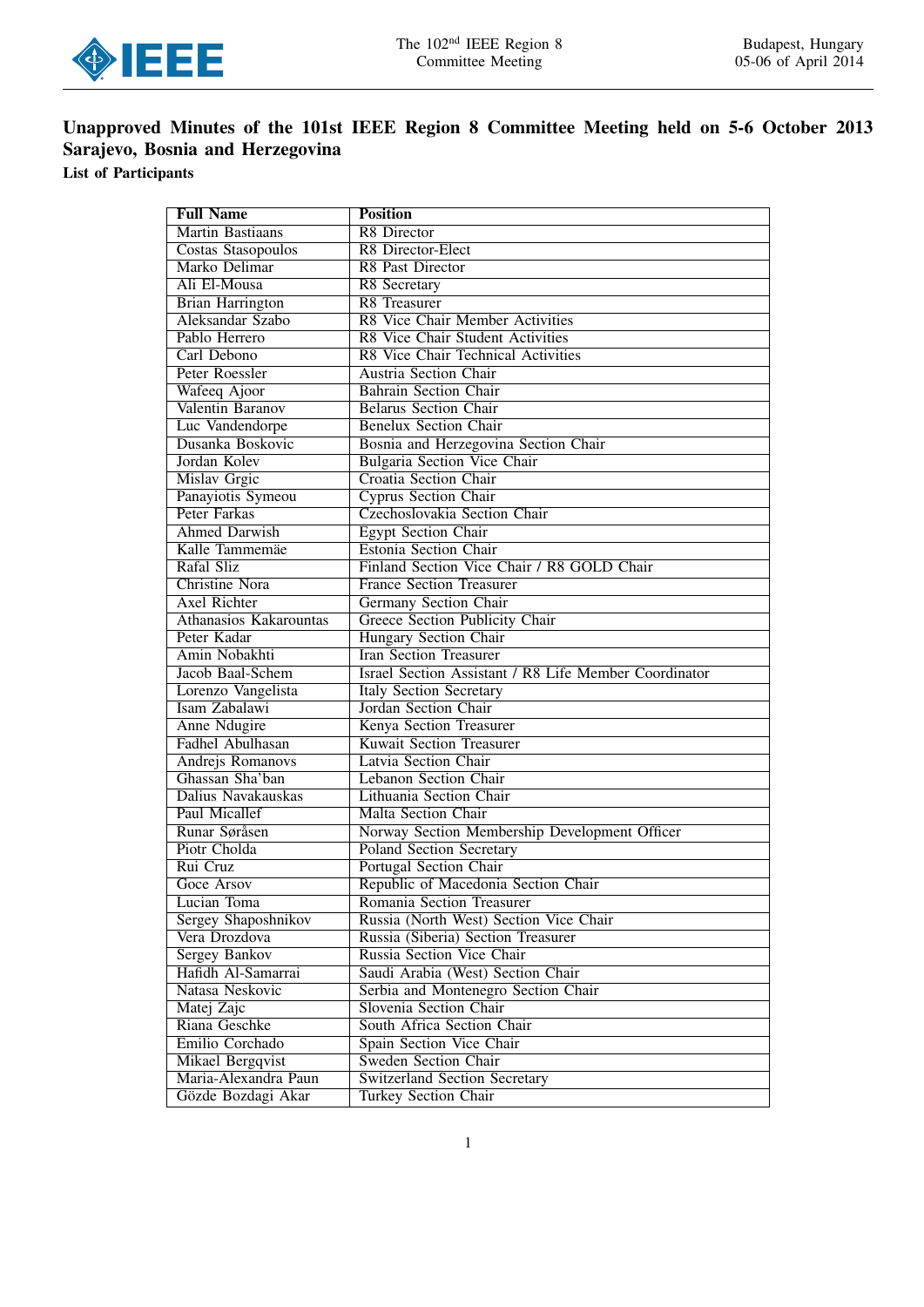

| Ievgen Pichkalyov<br><b>Ukraine Section Secretary</b> |                                                            |  |  |
|-------------------------------------------------------|------------------------------------------------------------|--|--|
| Maryam Althani                                        | <b>United Arab Emirates Section Chair</b>                  |  |  |
| Nihal Sinnadurai                                      | United Kingdom and Rep of Ireland Section Chair            |  |  |
| Elya Joffe                                            | R8 Chapter Coordination Chair                              |  |  |
| Simay Akar                                            | R8 Chapter Coordination SC Member - SB Chapters            |  |  |
| Jan Haase                                             | R8 Conference Coordination Chair                           |  |  |
| Fotini-Niovi Pavlidou                                 | R8 Educational Activities Chair - Continuing Education     |  |  |
| George Michael                                        | R8 Electronic Communications Coordinator                   |  |  |
| Elena Pareja                                          | R8 GOLD SC Member                                          |  |  |
| <b>Nele Reynders</b>                                  | R8 GOLD SC Member                                          |  |  |
| <b>Anthony Davies</b>                                 | R8 History Activities Coordinator                          |  |  |
| <b>Steve Nightingale</b>                              | R8 Industry Relations SC Member                            |  |  |
| Kurt Richter                                          | R8 Jubilee Book Coordinator                                |  |  |
| Antonio Luque                                         | R8 Membership Development Chair                            |  |  |
| Zhijia Huang                                          | <b>R8</b> News Editor                                      |  |  |
| Roland Saam                                           | R8 News Editor                                             |  |  |
| <b>Christopher James</b>                              | R8 Strategic Planning SC Member                            |  |  |
| <b>Jorge Soares</b>                                   | R8 Strategic Planning SC Member                            |  |  |
| Piotr Graca                                           | R8 Student Awards and Contest Coordinator                  |  |  |
| Efthymia Arvaniti                                     | R8 Student Branch Coordinator                              |  |  |
| David Dias                                            | R8 Student Electronic Communications Coordinator           |  |  |
| <b>Christian Schmid</b>                               | <b>R8 Student Representative</b>                           |  |  |
| Peter Staecker                                        | <b>IEEE</b> President and Chief Executive Officer          |  |  |
| Roberto de Marca                                      | <b>IEEE</b> President-Elect                                |  |  |
| Paul Canning                                          | IEEE Area Manager Europe & Africa (Xplore Digital Library) |  |  |
| Tom Siegert                                           | <b>IEEE Chief Financial Officer</b>                        |  |  |
| Tara Wisniewski                                       | <b>IEEE Director Corporate Activities</b>                  |  |  |
| Karine Iffour                                         | <b>IEEE Europe Business Development Director</b>           |  |  |
| <b>James Prendergast</b>                              | <b>IEEE Executive Director and Chief Operating Officer</b> |  |  |
| Eileen Lach                                           | <b>IEEE General Counsel and Chief Compliance Officer</b>   |  |  |
| David Meza                                            | <b>IEEE</b> International Paralegal                        |  |  |
| Cecelia Jankowski                                     | <b>IEEE MGA Managing Director</b>                          |  |  |
| <b>Elyn Perez</b>                                     | <b>IEEE MGA Senior Manager Member Market Development</b>   |  |  |
| <b>Adrian Pais</b>                                    | <b>IEEE Humanitarian Activities Ad Hoc Committee Chair</b> |  |  |
| Habib Kammoun                                         | IEEE GOLD Affinity Group Hall of Fame Award Recipient      |  |  |
| Margaretha Eriksson                                   | R8 Director-Elect Candidate                                |  |  |
| Magdalena Salazar Palma                               | R8 Director-Elect Candidate / Sections Congress Chair      |  |  |
| Igor Kuzle                                            | R8 IEEE Power and Energy Society Representative            |  |  |
| Samir Shaheen                                         | R8 Volunteer Award Recipient                               |  |  |
| Ivana Stupar                                          | Croatia Section Student Activities Chair                   |  |  |
| <b>Vinko Lesic</b>                                    | <b>Croatia Section Student Representative</b>              |  |  |
| Humberto Henao                                        | <b>France Section Assistant Treasurer</b>                  |  |  |
| Lupco Karadzinov                                      | Republic of Macedonia Section MD Officer                   |  |  |
| Pero Latkoski                                         | Republic of Macedonia Section Student Activities Chair     |  |  |
| Eesa Bastaki                                          | United Arab Emirates Section Honorary Chair                |  |  |

**Saturday** 

101. Call to order

The Region 8 Director, Martin Bastiaans, opened the 101st IEEE Region 8 Committee meeting by welcoming everyone and then asked the R8 Secretary, Ali El-Mousa, if there was a quorum and the secretary replied in the affirmative. 103. Bosnia and Herzegovina Section welcome

Dusanka Boskovic, Bosnia and Herzegovina Section Chair, welcomed everybody to Sarajevo and the IEEE Region 8 meeting. She then gave some logistical and travel information about Sarajevo and the upcoming social events.

104. Introduction of Section Representatives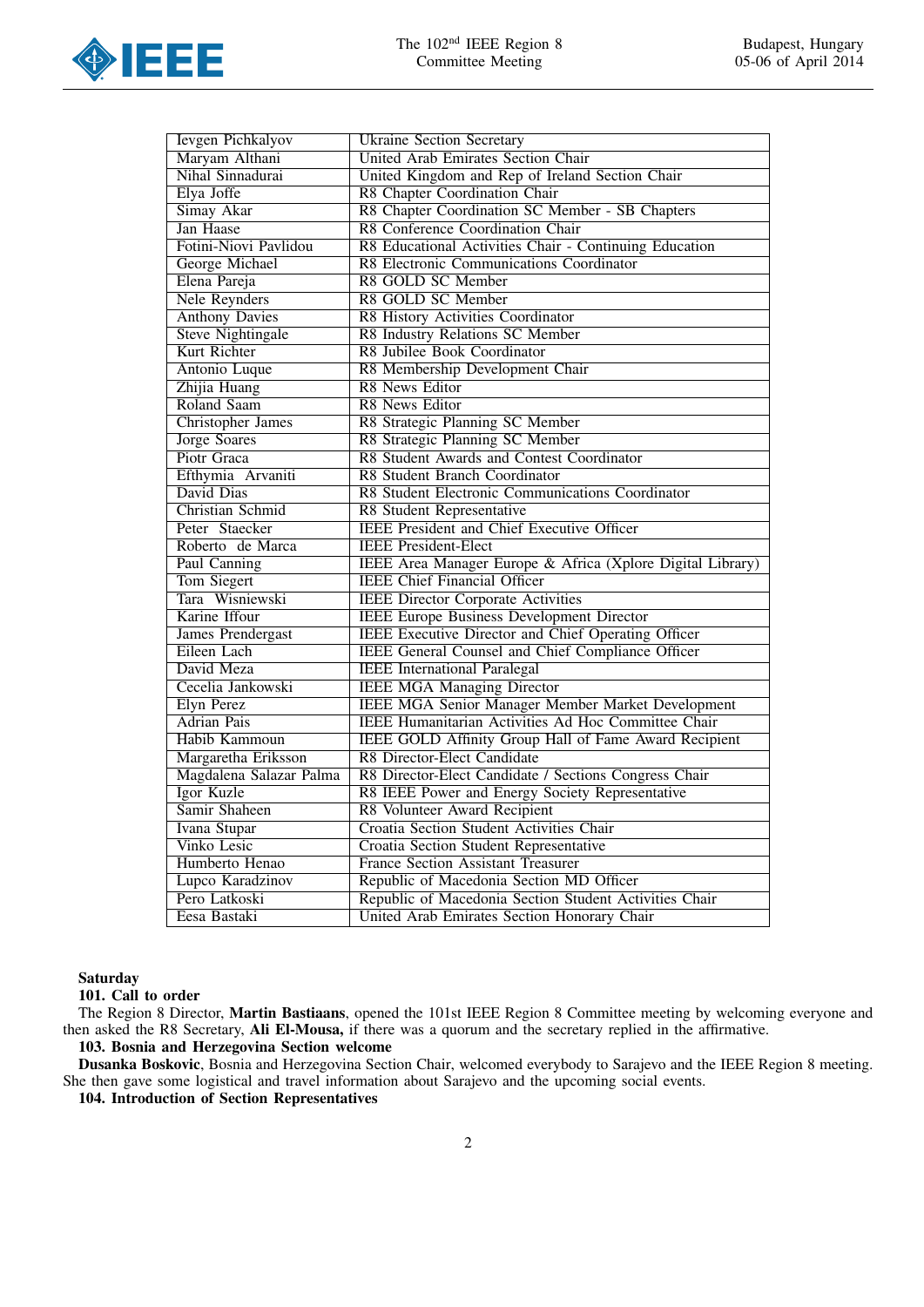

The R8 Director, Martin Bastiaans, asked the section representatives to introduce themselves and identify their position. 105. Introductory remarks / Rolf Remshardt

The Region 8 Director, Martin Bastiaans, reminded everyone about the passing of Rolf Remshardt, a past Director of R8, and listed some of his career contributions. Then the R8 committee stood for 1 minute of silence in remembrance of him. 106. Approval of the agenda

## The R8 Director presented the agenda with one small change as follows: The IEEE Awards presentation will take place during the meeting on Sunday instead of the usual tradition of doing it during the gala dinner due to the unsuitability of the restaurant environment. The agenda was approved unanimously as shown below.

#### AGENDA

Saturday, 5 October 2013

| <b>Time</b> | #                | <b>Type</b>       | <b>Item</b>                                         | <b>Presenter</b>   |
|-------------|------------------|-------------------|-----------------------------------------------------|--------------------|
| 8:00        | 101              | Procedural        | Call to order                                       | <b>Bastiaans</b>   |
| 8:05        | 102              | Procedural        | Roll call                                           | El-Mousa           |
| 8:10        | 103              | Procedural        | Bosnia and Herzegovina Section welcome              | <b>Boskovic</b>    |
| 8:15        | 104              | Procedural        | Introduction of new officers                        | El-Mousa           |
| 8:25        | 105              | Procedural        | Introductory remarks / Rolf Remshardt               | Bastiaans/El-Mousa |
| 8:30        | 106              | Action            | Approval of the agenda                              | <b>Bastians</b>    |
| 8:35        | 107              | Action            | Approval of the consent agenda                      | <b>Bastians</b>    |
| 8:40        | 108              | Discussion        | Director's address                                  | <b>Bastiaans</b>   |
| 8:55        | 109              | Discussion        | President's address                                 | Staecker           |
| 9:10        | 110              | <b>Discussion</b> | <b>Executive Director's address</b>                 | Prendergast        |
| 9:25        | $\overline{111}$ | Discussion        | Secretary's report                                  | El-Mousa           |
| 9:40        | 112              | Discussion        | Treasurer's report                                  | Harrington         |
| 9:55        | 113              | <b>Discussion</b> | Strategic direction                                 | Delimar            |
| 10:10       |                  |                   | <b>Break</b>                                        |                    |
| 10:40       | 201              | Discussion        | Technical Activities report                         | Debono             |
| 11:25       | 202              | <b>Discussion</b> | <b>MGA</b> Director's address                       | <b>Jankowski</b>   |
| 11:55       | $\overline{203}$ | Discussion        | Section registration / OFAC issues                  | Lach               |
| 12:25       | 204              | Discussion        | Sections Congress 2014                              | Salazar Palma      |
| 12:40       | 205              | Procedural        | Recess                                              | <b>Bastians</b>    |
| 12:45       |                  |                   | Group photo                                         |                    |
| 13:00       |                  |                   | Lunch                                               |                    |
| 14:00       |                  |                   | Lunch ends                                          |                    |
| 14:00       | 301              | <b>Discussion</b> | Member Activities report                            | Szabo              |
| 14:45       | 302              | Procedural        | Instructions about the afternoon break-out sessions | Kakarountas        |
| 15:00       | 303              | Discussion        | Break-out sessions                                  | Kakarountas        |
| 16:45       |                  |                   | End of break-out sessions                           |                    |

## Sunday, 6 October 2013

| <b>Time</b> | #   | <b>Type</b> | <b>Item</b>                                       | <b>Presenter</b>   |
|-------------|-----|-------------|---------------------------------------------------|--------------------|
| 8:00        | 401 | Procedural  | Call to order and roll call                       | Bastiaans/El-Mousa |
| 8:05        | 402 | Discussion  | President-Elect's address                         | de Marca           |
| 8:20        | 403 | Discussion  | Nominations & Appointments Activities             | Delimar            |
| 8:35        | 404 | Discussion  | Director-Elect candidates presentations           | Delimar            |
| 9:05        | 405 | Action      | Election of VCs / Approval of DE candidates slate | Delimar            |
| 9:20        | 406 | Discussion  | <b>Student Activities report</b>                  | Herrero            |
| 10:05       | 407 | Discussion  | IEEE PES initiatives in Africa and R8             | Kuzle              |
| 10:20       |     |             | Break                                             |                    |
| 10:50       | 501 | Discussion  | Recommendations resulting from the SC workshops   | Kakarountas        |
| 11:02       | 502 | Discussion  | VAT compliance in R8                              | Sinnadurai         |
| 11:20       | 503 | Discussion  | Activities in Europe Ad Hoc Committee             | Delimar            |
| 11:40       | 504 | Discussion  | Activities in Africa Ad Hoc Committee             | Wisniewski         |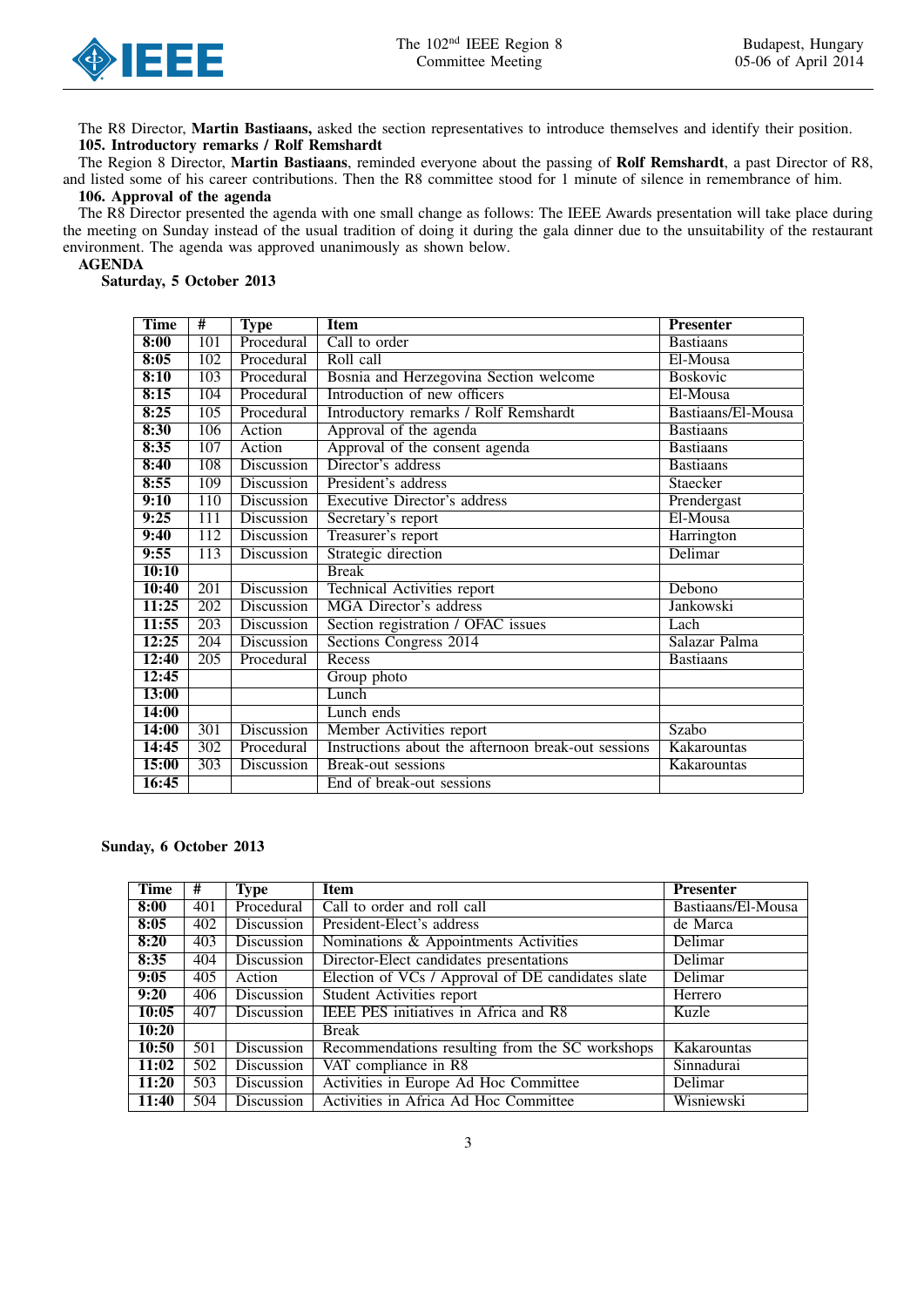

| 12:00 | 505 | Discussion | Section development and vitality / Section reporting | Stasopoulos/Szabo |
|-------|-----|------------|------------------------------------------------------|-------------------|
| 12:25 | 506 | Action     | <b>Motions</b>                                       | <b>Bastiaans</b>  |
| 12:40 | 507 | Discussion | General discussion / New business                    | <b>Bastiaans</b>  |
| 12:50 | 508 | Info       | Next meeting                                         | El-Mousa/Kadar    |
| 12:55 | 509 | Action     | Adjournment                                          | <b>Bastiaans</b>  |
| 13:00 |     |            | Lunch                                                |                   |
| 14:00 |     |            | Lunch ends                                           |                   |

## 107. Approval of the consent agenda

The consent agenda was presented by Martin Bastiaans and it was adopted unanimously as shown below. CONSENT AGENDA

| $\mathbf X$ | <b>Type</b>      | $\overline{\texttt{H}}$ | <b>Item</b>                                                           | <b>Author</b>                                |
|-------------|------------------|-------------------------|-----------------------------------------------------------------------|----------------------------------------------|
| X           | Action           | 100                     | Approval of the Minutes of the 100th Region 8                         | Ali El-Mousa                                 |
|             |                  | 101                     | Committee meeting in Madrid, 20-21 April 2013<br>Awards & Recognition | <b>Charles Turner</b>                        |
| X<br>X      | Report<br>Report | 102                     | <b>Chapter Coordination</b>                                           | Elya Joffe                                   |
|             |                  | 103                     | <b>Conference Coordination</b>                                        | Jan Haase                                    |
| X           | Report           | 104                     | <b>Educational Activities</b>                                         | Niovi Pavlidou                               |
| X           | Report           | $\overline{105}$        | <b>Electronic Communications</b>                                      | George Michael                               |
| $\mathbf X$ | Report<br>Report | 106                     | GOLD                                                                  | Rafal Sliz                                   |
| $\mathbf X$ |                  | 107                     | <b>History Activities</b>                                             | <b>Tony Davies</b>                           |
| X           | Report           | 108                     |                                                                       |                                              |
| $\mathbf X$ | Report           | 109                     | <b>Industry Relations</b>                                             | <b>Andreas Neumeier</b>                      |
| X           | Report           |                         | Jubilee Book                                                          | Kurt Richter                                 |
| X           | Report           | 110                     | <b>Life Members</b>                                                   | Jacob Baal-Schem                             |
| X           | Report           | $\overline{111}$        | Membership Development                                                | Antonio Luque Estepa                         |
| $\mathbf X$ | Report           | 112                     | <b>Professional Activities</b>                                        | Jan Verveckken                               |
| X           | Report           | 113                     | Region 8 News                                                         | Roland Saam / Zhijia Huang                   |
| X           | Report           | 114                     | <b>Sections Congress</b>                                              | Athanassios Skodras / Saurabh Sinha          |
|             | Report           | $\overline{115}$        | <b>Standards</b>                                                      | David Law                                    |
| X           | Report           | 116                     | Voluntary Contribution Fund                                           | Daniel Pasquet                               |
| X           | Report           | 117                     | Women in Engineering                                                  | Joyce Mwangama                               |
| $\mathbf X$ | Report           | 201                     | Austria                                                               | Peter Roessler                               |
| X           | Report           | 202                     | Bahrain                                                               | Wafeeq Ajoor                                 |
| X           | Report           | 203                     | <b>Belarus</b>                                                        | Valentin Baranov                             |
| X           | Report           | 204                     | Benelux                                                               | Luc Vandendorpe                              |
| X           | Report           | 205                     | Bosnia and Herzegovina                                                | Dusanka Boskovic                             |
| X           | Report           | 206                     | Bulgaria                                                              | Rossitza Goleva / Jordan Kolev               |
| $\mathbf X$ | Report           | 207                     | Croatia                                                               | <b>Mislav Grgic</b>                          |
| X           | Report           | 208                     | Cyprus                                                                | Panayiotis Symeou                            |
| X           | Report           | 209                     | Czechoslovakia                                                        | Peter Farkas                                 |
|             | Report           | 210                     | Denmark                                                               | Ole Lauridsen                                |
| X           | Report           | $\overline{211}$        | Egypt                                                                 | <b>Ahmed Darwish</b>                         |
| $\mathbf X$ | Report           | $\overline{212}$        | Estonia                                                               | Kalle Tammemae                               |
| $\mathbf X$ | Report           | 213                     | Finland                                                               | Pasi Kallio / Rafal Sliz                     |
| X           | Report           | 214                     | France                                                                | Pierre Borne / Christine Nora                |
|             | Report           | 215                     | Germany                                                               | <b>Axel Richter</b>                          |
| X           | Report           | 216                     | Ghana                                                                 | Rajan John                                   |
| X           | Report           | 217                     | Greece                                                                | Athanassios Skodras / Athanasios Kakarountas |
| X           | Report           | 218                     | Hungary                                                               | Peter Kadar                                  |
|             | Report           | 219                     | Iceland                                                               | Saemundur Thorsteinsson                      |
| X           | Report           | 220                     | Iran                                                                  | Mahmud Fotuhi-Firuzabad / Amin Nobakhti      |
| X           | Report           | 221                     | <b>Iraq</b>                                                           | Sattar Bader Sadkhan                         |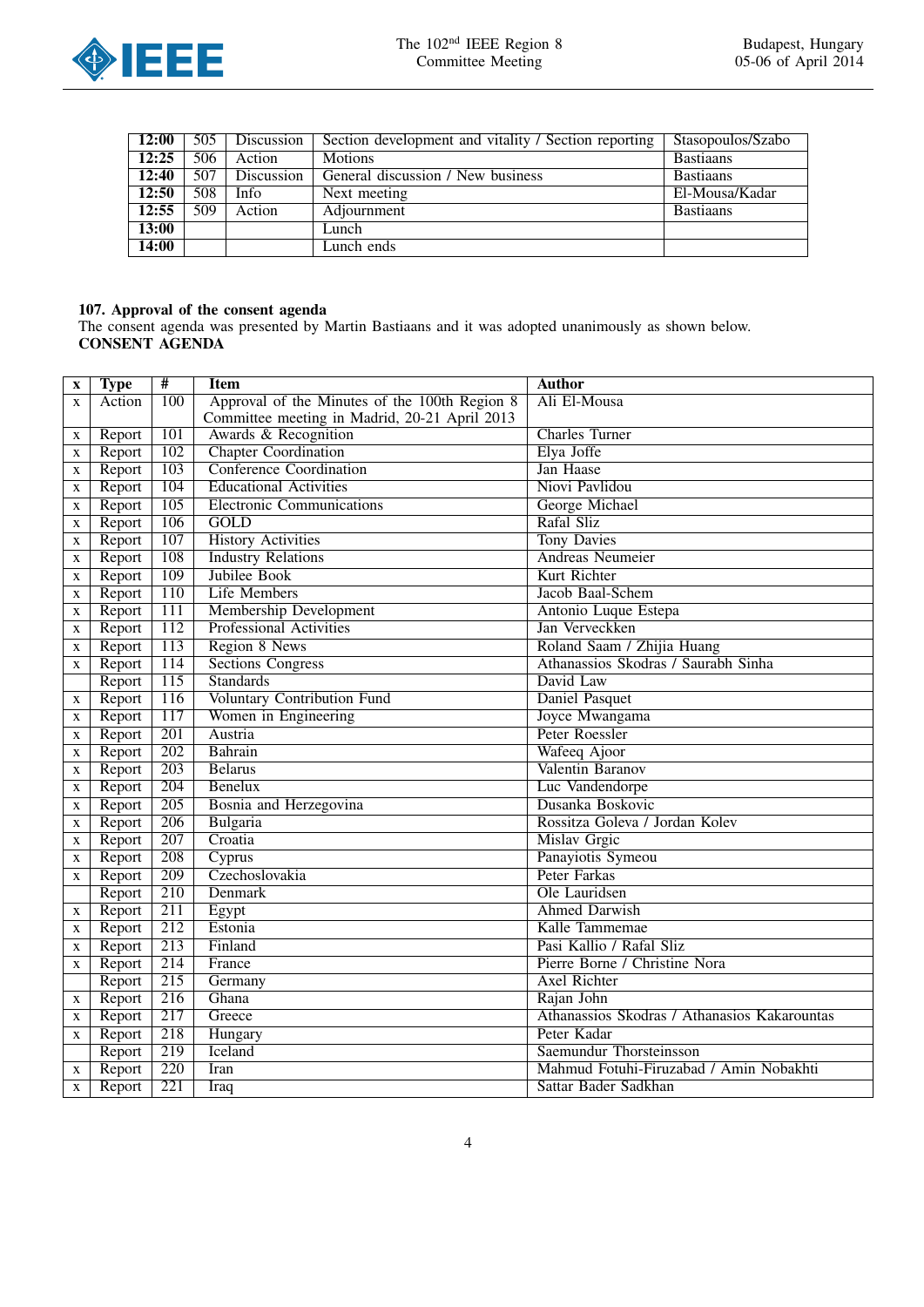

| X | Report | $\overline{222}$ | Israel                            | Simon Litsyn / Jacob Baal-Schem                   |
|---|--------|------------------|-----------------------------------|---------------------------------------------------|
| X | Report | 223              | Italy                             | Dario Petri / Lorenzo Vangelista                  |
| X | Report | 224              | Jordan                            | Isam Zabalawi                                     |
| X | Report | 225              | Kenya                             | Vincent Kaabunga / Anne Ndugire                   |
| X | Report | 226              | Kuwait                            | Abdul Rahman Al-Ghunaim / Fadhel Abulhasan        |
| X | Report | 227              | Latvia                            | Andrejs Romanovs                                  |
| X | Report | 228              | Lebanon                           | Ghassan Sha'Ban                                   |
| X | Report | 229              | Lithuania                         | Dalius Navakauskas                                |
| X | Report | 230              | Malta                             | <b>Paul Micallef</b>                              |
|   | Report | 231              | Morocco                           | <b>Mohamed Essaaidi</b>                           |
| X | Report | 232              | Nigeria                           | Gloria Chukwudebe                                 |
| X | Report | $\overline{233}$ | Norway                            | Erik Olsen / Runar Søråsen                        |
|   | Report | 234              | Oman                              | Ahmed Al-Naamany                                  |
| X | Report | 235              | Poland                            | Maciej Ogorzalek / Piotr Cholda                   |
| X | Report | 236              | Portugal                          | Rui Santos Cruz                                   |
|   | Report | 237              | Qatar                             | Yacob Mulla Saleh                                 |
| X | Report | 238              | Republic of Macedonia             | Goce Arsov                                        |
| X | Report | 239              | Romania                           | Radu Dobrescu / Lucian Toma                       |
| X | Report | 240              | Russia                            | Yuri Gulyaev / Sergey Bankov                      |
| X | Report | 241              | Russia (Northwest)                | Vladimir Kutuzov / Sergey Shaposhnikov            |
| X | Report | 242              | Russia (Siberia)                  | Alexandr Markhasin / Vera Drozdova                |
| X | Report | $\overline{243}$ | Saudi Arabia (East)               | Muhammad Al-Dhamen                                |
|   | Report | 244              | Saudi Arabia (West)               | Hafidh Al-Samarrai                                |
| X | Report | 245              | Serbia and Montenegro             | Natasa Neskovic                                   |
| X | Report | 246              | Slovenia                          | Matej Zajc                                        |
| X | Report | 247              | South Africa                      | Riana Geschke                                     |
| X | Report | 248              | Spain                             | Pilar Molina Gaudó / Emilio Corchado              |
|   | Report | 249              | Sweden                            | <b>Mikael Bergqvist</b>                           |
|   | Report | 250              | Switzerland                       | <b>Andreas Doering</b>                            |
| X | Report | 251              | Tunisia                           | Abdelfettah Belghith / Jaleleddine Ben Hadj Slama |
|   | Report | 252              | Turkey                            | / Gözde Bozdagi Akar                              |
| X | Report | 253              | Ukraine                           | Valerii Zhuikov / Evgen Pichkalyov                |
| X | Report | 254              | <b>United Arab Emirates</b>       | Maryam Al Thani                                   |
| X | Report | 255              | United Kingdom and Rep of Ireland | Nihal Sinnadurai                                  |
| X | Report | 256              | Zambia                            | Kabwe Bellington / Readlay Makaliki               |

The reports and presentations that follow can be found at:

<http://www.ieeer8.org/category/committee/meetings/2013-october-sarajevo/>

108. Director's address

Martin Bastiaans, Region 8 Director, presented first special guests attending the meeting, then listed the meeting program, then discussed some items from his submitted report available on the web, which included some regional statistics, regional recent milestones and regional awards and recognitions. Then he related some news from the last MGA OpCom meeting (11 May 2013) and MGA Board meeting (29 June 2013) which are relevant to R8. He finally listed the major MGA and R8 awards and asked people to nominate for these awards. He also stressed and asked that each section should have an award officer.

## 109. IEEE President's address

Peter Staecker, IEEE President, started his presentation with an update on the IEEE Board of Directors Strategy since the Berlin meeting in 2012. He then discussed the issues related to open access and also on MOOCs (Massive Open Online Courses). Then he talked about social media development and goals. He discussed trends and scenarios and highlighted the top nine of interest and he listed the Strategic Issues for IEEE in 2030. He then reported on an outreach visit to Portugal with R8 Director. The purpose was to contact and establish closer relations with local technical community.

## 110. IEEE Executive Director's address

James Prendergast, IEEE Executive Director, presented his report which included listings of membership stats, a discussion on publication collaboration, new products which included: a collaboration with IBM related to Strategic IP Insights Platform, a partnership with Stanford University for SIPX initiative, Internet of Things Portal launching, TA/MGA developing new video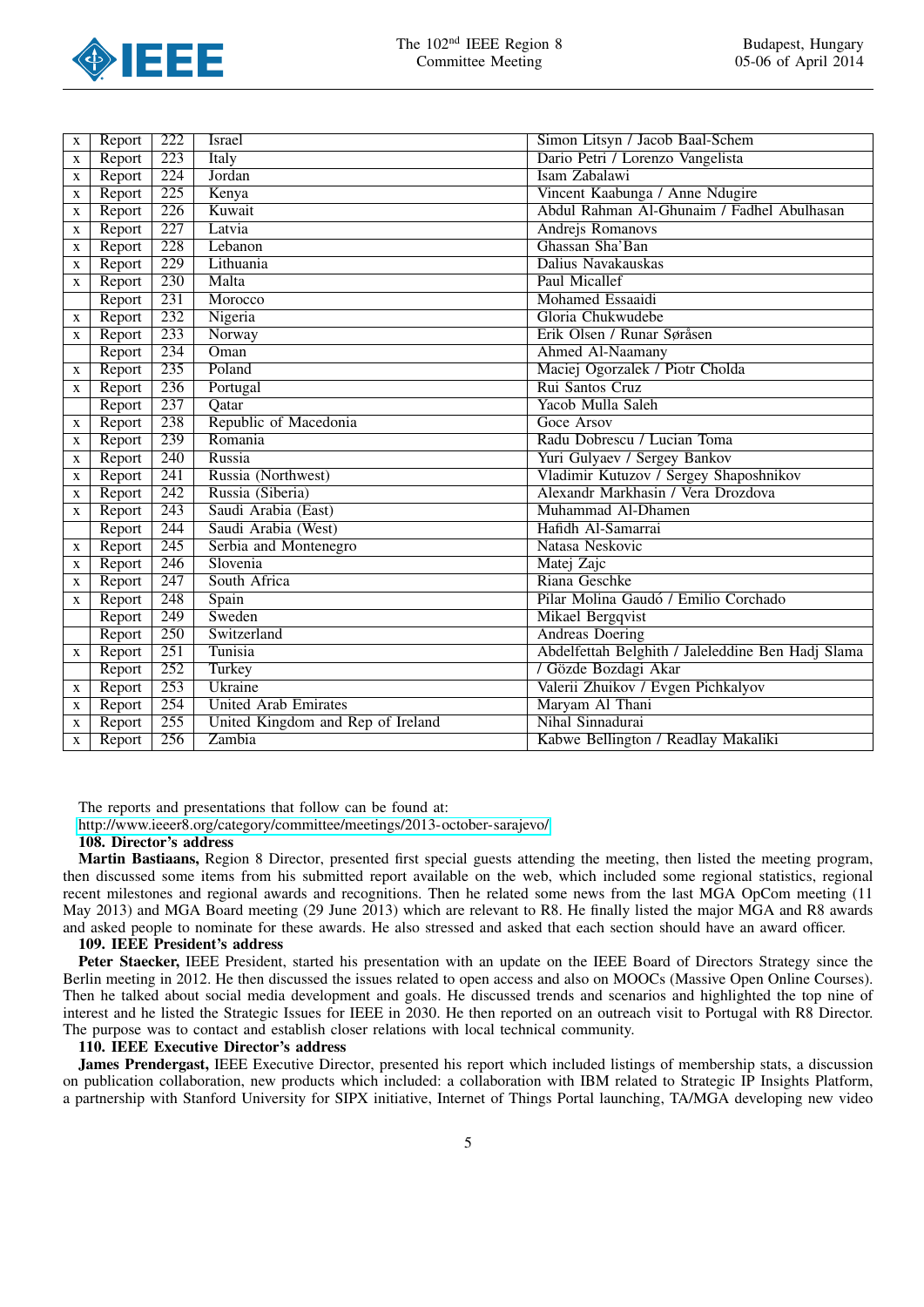

series released through IEEE.TV, and InterCloud test bed community launched. He went on to discuss Region 8 collaborative efforts such as the Sections Congress 2014, IEEE Milestones, awards, Standards Association work and activities, and a brief report on high level meetings that took place in African countries. He then presented some business updates which included highlighting the importance of IEEE to top universities and companies, Xplore monthly usage, and IEEE magazines garnering honors.

#### 111. Secretary's report

Ali El-Mousa, Region 8 Secretary, briefly reviewed the 100<sup>th</sup> Committee meeting that took place in Madrid. He then informed the committee about the results of the OpCom meeting that took place in St. Petersburg in July 2013 and invited comments regarding the issue of section vitality. He then pointed out some points of concern. He then reiterated the importance of adhering to the meeting schedule as it was tight and he ended by thanking everyone for their support.

#### 112. Treasurer's report

Brian Harrington, the Region 8 Treasurer, gave an interim financial report; he started by reminding everyone about the process for reimbursement for the expenses incurred to attend the meeting. He informed the committee of the necessity of providing scanned copies of receipts and noted that reimbursement is only done electronically. However, he assured everyone that all financial details are not kept with him but with the Royal Bank of Scotland and that it is safe. He then gave the present financial position of the Region. He noted that R8 cash, which he considers a very important indicator, is in a very good shape towards the end of 2013 as opposed to the position in 2012. Also the R8 investment fund, which is managed by IEEE, is in a better shape also in comparison to the same time in the previous year. He made several comments about the trends and concluded that R8 investment and cash flow is now in a good position despite earlier setback factors in some previous years. Then he reminded the committee about statutory reporting and stressed that it is the responsibility of the section chair to manage this and make sure it is done properly. He asked section chairs to address these reporting requirements as soon as possible after Year-End. Finally, he put forward the proposed budget for 2014 for R8 which is the same amount as the year 2013. He then went on to discuss the general reasoning for this. He concluded that the performance of the Region 8 finances is steady under uncertain market conditions and stressed that the finances largely depend on membership. The proposed budget for 2014 was unanimously approved.

#### 113. Strategic direction

Marko Delimar, Past R8 Director, started by introducing the R8 Strategic Planning subcommittee which he chairs. He then reviewed the vision and mission of the R8 committee. He then listed the main steps for realizing the mission and reviewed the activities of the R8 committee. He then listed some questions that are relevant to define a proper strategy. He reviewed the primary challenges identified in 2011 and gave some feedback about those. He identified the new sources for the new challenges. He then put forward a new proposal for new main challenges which are: Go to industry, increase IEEE's footprint, and Think education. He then listed the main operational issues which were: communication, volunteer workload and satisfaction and volunteer greenhouse. He then put forward the IEEE priorities.

#### 201. Technical Activities report

Carl Debono, R8 Vice Chair Technical Activities, started by introducing his team. Then he put forward a list of highlight activities that the team is working on. Elya Joffe, Chapter Coordination Subcommittee chair, introduced his team then with the help of Simay Akar, the student branch chapter coordinator, presented a list of the major activities that took place in the past including new chapter formation, then talked about the student chapter meetings. He then presented the results of a survey following the chapter coordination subcommittee meeting and highlighted its conclusions. Then he talked about chapter of the year award and its recipient. Next they introduced the status of the Facebook page that was newly created in support of chapter coordination. After that, he introduced a new proposal: Best Student Branch Chapter of the Year Award and the reasoning behind it. Then he listed the planned activities for the near future. Then a brief discussion about best practices and points of concern were given. Jan Haase, the Conference Coordination Subcommittee (CoCSC) chair, presented his team. He then listed the flagship conferences of R8. Next he showed and briefly discussed a chart related to R8 co-sponsored conferences. He then talked about the Technical Co-Sponsoring fee. He then talked about the conferences MOUs with IEEE, issues regarding papers going into Xplore and announced the R8 Conference Organizer's Handbook. Finally, he informed everyone about webinars about conference organization for section chairs and organizers of conferences in R8 using WebEx. Niovi Pavlidou, Educational Activities Subcommittee (EASC) chair, first introduced her team then listed and highlighted the different activities that they are involved in such as pre-university activities, university activities and continuing education activities. Steve Nightingale, member Industry Relations Subcommittee (IRSC), introduced the team and then listed the challenges, the work plan asked for support for IR officers in sections. Carl Debono stood in for David Law, the R8 Standards Coordinator, as he could not attend the meeting. He listed and discussed the different activities related to standards in R8.

#### 202. MGA Director's address

MGA Managing Director, Member and Geographic Activities, Cecelia Jankowski, presented the main MGA activities and services provided by MGA. Elyn Perez talked about what is new for the 2014 membership year in terms of member benefits such as in career development, member discounts, and professional networking. She discussed new ways for retention. Cecelia then gave some member satisfaction statistics and results of surveys and she stressed that MGA is focusing its efforts. She listed the 2013 MGA goals and some of the projects to achieve these. She presented the Volunteer Leadership Training (VOLT) Pilot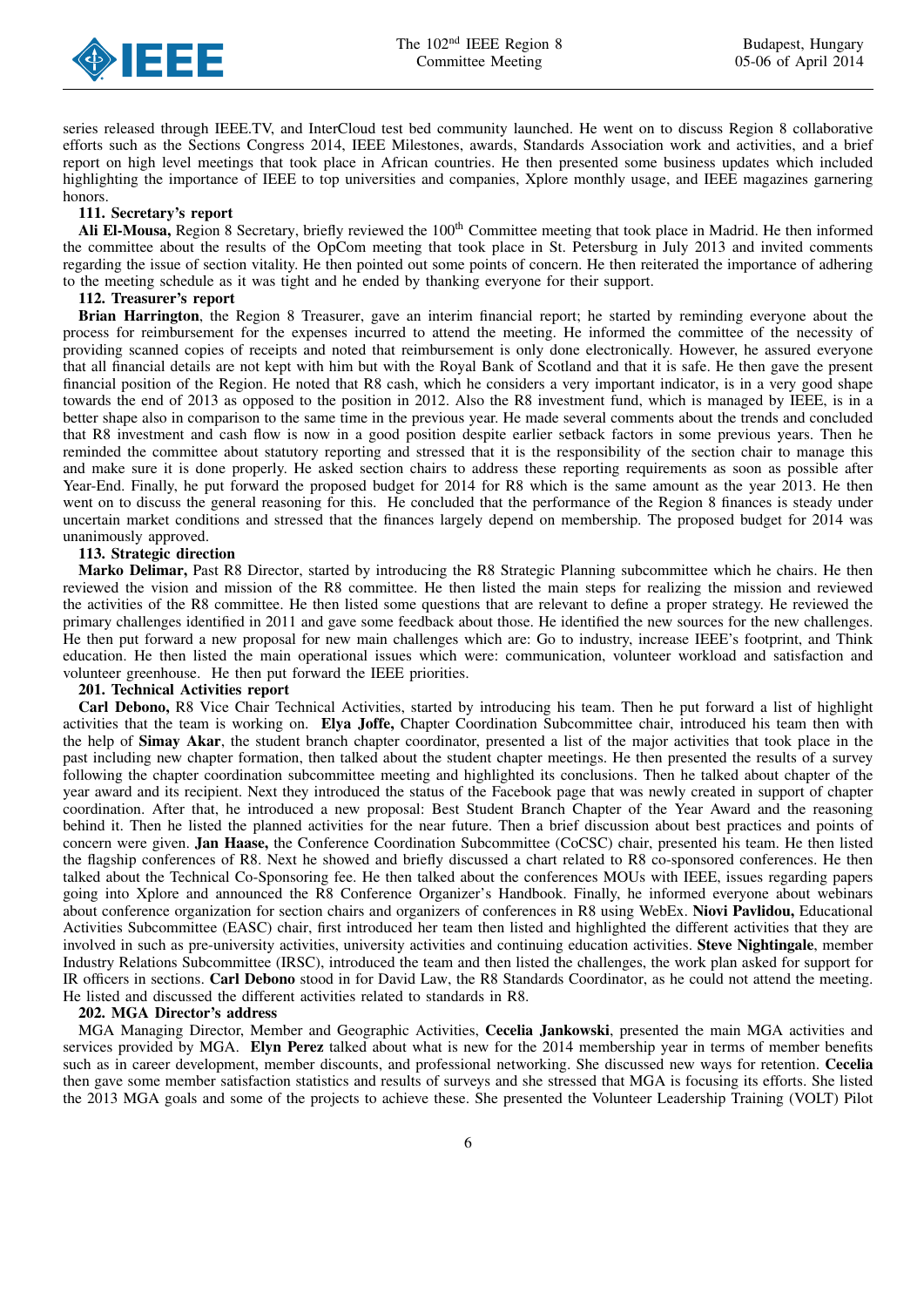

Program. She discussed the issue of volunteer communications and the actions being taken to improve it.

## 203. Section registration / OFAC issues

Eileen M. Lach Esq., IEEE General Counsel and Chief Compliance Officer, discussed the status of the international registration project. She started by showing the IEEE global structure. Then she reviewed the origin and history of the international registration project since 2009. Then she proceeded to discuss the worldwide legal status project today. She reviewed the benefit of registration to local sections and the institute. She then presented the results through October 2013 which indicated that 70 formations to be filed, 25 not required and 6 desired. She then presented some statistics about the project. She indicated the different modified forms of registrations. She then listed the proposed provisions for Society/Association bylaws and intercompany agreements and IEEE Intellectual Property. Then she presented the holding company structure idea and which countries fit where.

#### 204. Sections Congress 2014

Magdalena Salazar Palma, Chair of the Sections Congress 2014, highlighted the goals and objectives of the congress, then she outlined a specific message to R8 committee, then she presented some info about the location and the timing. She then provided some reference information which included all SC 2014 Committees, Coordinators, and Staff Support. She then provided a program update and touched on the recommendations process.

#### 301. Member Activities report

Aleksandar Szabo, R8 Vice Chair Member Activities, started by giving a short introduction to the scope and subcommittees of MA. He then stressed the importance of the cooperation between section officers and the coordinators of the R8 MA subcommittees. He then listed all the different activities that MA is involved in. He then presented a graph representing the R8 Membership from month to month and year to year with a discussion of the significance of the numbers. **Antonio Luque, R8** Membership Development Subcommittee Chair, then introduced the members of the R8 MD subcommittee. Next he presented some figures and statistics about the current status of membership in R8 and commented on them. He then presented a list of the activities accomplished thus far during 2013. He then highlighted the MD workshops and stressed its importance. He then listed the better doing sections in terms of MD and those deserving of recognition. Rafal Sliz, R8 GOLD Subcommittee Chair, next presented the R8 GOLD team. He then presented and discussed the status and spread of R8 GOLD Affinity Groups within R8. He then listed and discussed the different ongoing projects undertaken by R8 GOLD subcommittee. Finally, he announced the new IEEE labeling for GOLD which is Young Professionals and discussed the meaning of this transition. Tony Davies, R8 History Activities Coordinator, initially briefly went through a list of his recent activities since the Madrid meeting. He then requested the help of the committee in two issues; the first is for the history of technology related to the section which can be the subject of a History Milestone Plaque. The second issue he referred to is a request to help in compiling the history of the section by the people there. Kurt Richter, the Jubilee book committee coordinator, listed the recent activities of the group and pointed out the open issues. He then put forward a proposed project to compile an information brochure for sections congress 2014. Jacob Baal-Schem, R8 Life Members Coordinator, started his presentation by emphasizing the importance of using the expertise of LM in R8. He then listed the sections where there is potential for LM AG formation. Next, he put forward a proposal for history activities to be done by IEEE Life Members. At the end, he listed a plan to have a LM day at the sections congress in 2014. Roland Saam and Zhijia Huang, the R8 News editors, started their presentation by a nice dialogue about why people are not sending in articles. They listed in their presentation the issues that have been produced of R8 news for 2013 and announced that they are now looking for a third volunteer for web edition development. George Michael, the R8 Electronic Communications coordinator, started his presentation by describing his job in service of R8. He then elaborated on the importance of having and regularly updating a section website as statistics have shown increased traffic from members. He ended by presenting some info about the R8 web site and other useful informational sites.

The following certificates were then presented:

For increase in total membership compared to 2012

- Turkey section (large)

- Croatia section (medium)

- Morocco section (small)
- For increase in membership in percentage compared to 2012
- Tunisia section (large)
- Denmark section (medium)
- Lithuania section (small)

For increase in retention in percentage compared to 2012

- South Africa section (large)
- Saudi Arabia section (medium)

- Latvia section (small)

The Tunisia GOLD Affinity Group was announced as the 2013 recipient of the IEEE GOLD Affinity Group Hall of Fame Award; the plaque was presented to Habib Kammoun.

## 302. Instructions about the afternoon break-out sessions

Thanos Kakarountas on behalf of the R8 sections congress coordinators presented the procedure for coming up with the recommendations for sections congress 2014 from R8 utilizing the workshops to be held in the afternoon. He started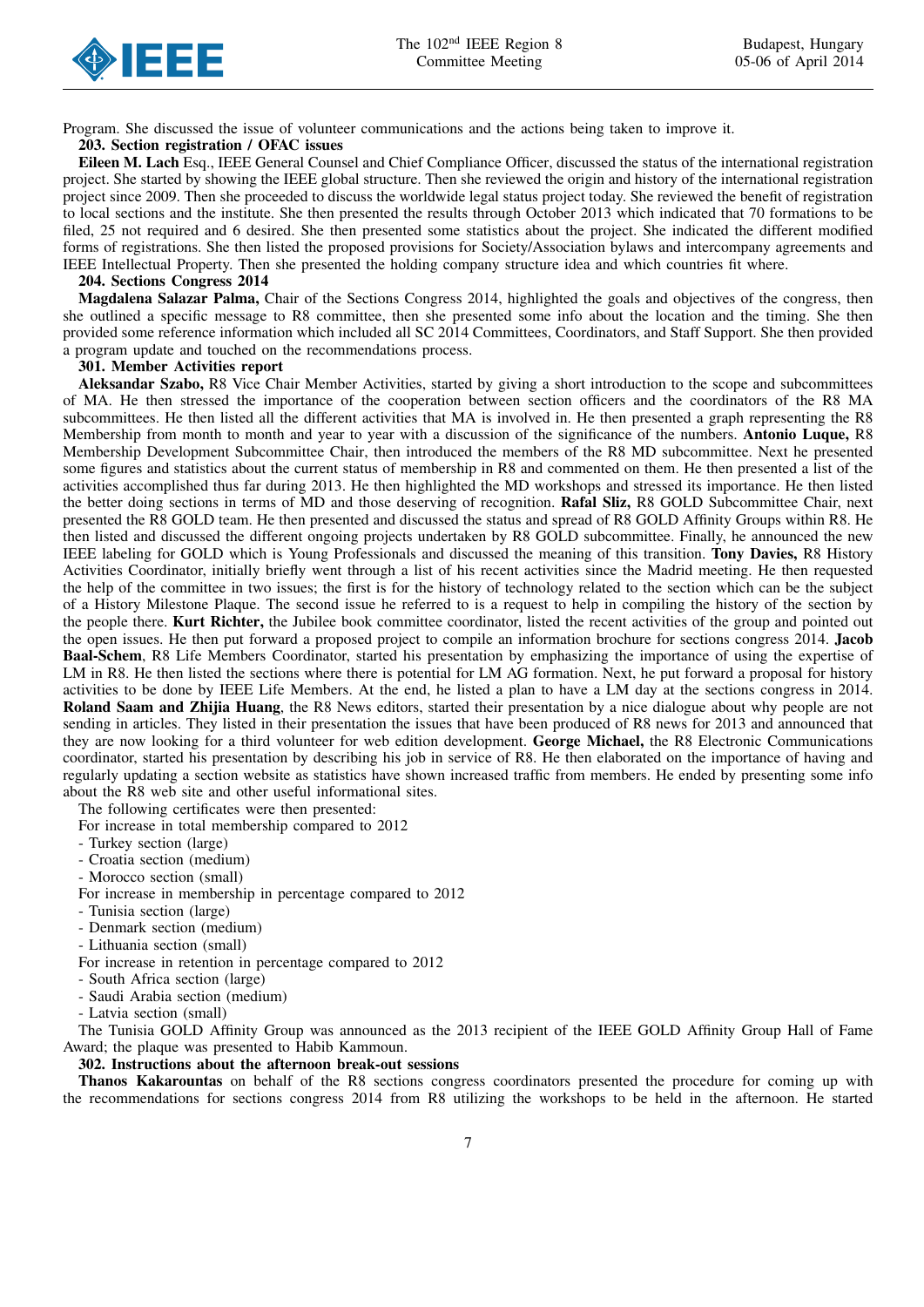

by providing some supporting information which included: identifying the SC14 Committee; the SC14 Region Coordinators, providing a brief introduction to the Sections Congress and its goals and objectives. Then he presented the SC14 Recommendations Process/Timeline and provided an SC11 Recommendations Update then he finished by discussing the workshops guidelines for IEEE R8 committee delegates.

303. Break-out sessions The workshops took place. Recess Day 2

## 401. Call to order and roll call

The Region 8 Director, Martin Bastiaans, restarted the meeting by welcoming everyone again and then asked the R8 Secretary, Ali El-Mousa, if there was a quorum and the secretary replied in the affirmative.

## 402. IEEE President-Elect's address

Roberto de Marco, IEEE President-Elect, started his presentation by listing some fundamental issues that he believes ought to change in IEEEE. Then he listed the IEEE adopted priorities by the Board of Directors. Then he went on to list his own personal priorities when he becomes IEEE President. He also presented the result of a visit he did to Finland.

#### 403. Nominations & Appointments Activities

Marko Delimar, chair of the R8 Nominations and Appointments subcommittee, first talked briefly about the IEEE annual elections. Then he presented and discussed the 2014 IEEE R8 election process which relates to the election of the R8 Director– Elect and the R8 Vice chairs. He went on to elaborate on the workload and duties assigned to the positions of region Director-Elect, region Director and region Past Director. He pointed out to the committee where additional information can be obtained about these issues. He presented the two candidates for R8 Director-Elect briefly.

#### 404. Director-Elect candidates presentations and Q&A session

The candidates for the R8 Director-Elect position (Margaretha Eriksson and Magdalena Salazar Palma) were each given up to six minutes to present themselves and their views. This was followed by Q&A session for both candidates from the R8 committee.

### 405. Election of VCs / Approval of DE candidates slate

The meeting went into an executive session and the R8 committee approved both candidates for the R8 Director-Elect position as nominated by the R8 N&A committee (Margaretha Eriksson and Magdalena Salazar Palma) and voted to extend the term for all current R8 Vice Chairs for one year until the end of 2014.

#### 406. Student Activities report

Pablo Herrero, R8 Vice Chair Student Activities, started by welcoming everyone. Then he invited Christian Schmid (Region 8 Student Representative) who talked first about the new R8 SAC logo, then he listed the different Student Branch Congresses that took place thus far in R8. Then he informed the committee about the IEEE Region 8 Student and Young Professional (SYP) Congress to be held in Kraków, Poland, August 2014. He went on to press the section chairs to send student delegates from the sections to the congress and gave the reasons for that. He then showed some statistics regarding the SBC. He then handed over to Efthymia "Femia" Arvaniti (Student Branch Coordination) who discussed the need for sections to help in the revitalization process. She outlined the steps that are to be taken with the help of the sections for this. She then asked for feedback from the committee through forms that were distributed. Then the representatives of Italy, Egypt and Greece sections were individually invited to give a brief presentation about the student activities in their respective countries. **Piotr Graca** (Awards & Contests) then showed and discussed submission statistics regarding the R8 SAC awards. Then he also showed statistics about MGA awards won by R8. Then he listed the winners the Website Contest 2013 and announced that there will be new rules for 2014. He then announced that Rui Costa won the Larry K. Wilson Award 2013 for his project IST Academic (X-Academic) and will be given the award during the Budapest meeting next year. He then went on to list the R8 Student Paper Contest winners for 2013 and the Exemplary Student Branch Award for 2013.

Certificates for the recipients of the IEEE Regional Exemplary Student Branch Award were then given to the section representatives of the respective Student Branches, which were:

Austria Section: Johannes Kepler University of Linz Croatia Section: Josip Juraj Strossmayer University of Osijek Egypt Section: Arab Academy for Science & Technology – Alexandria Alexandria University Cairo University Greece Section: University of Central Greece (Greece) University of Patras (Greece) Lebanon Section: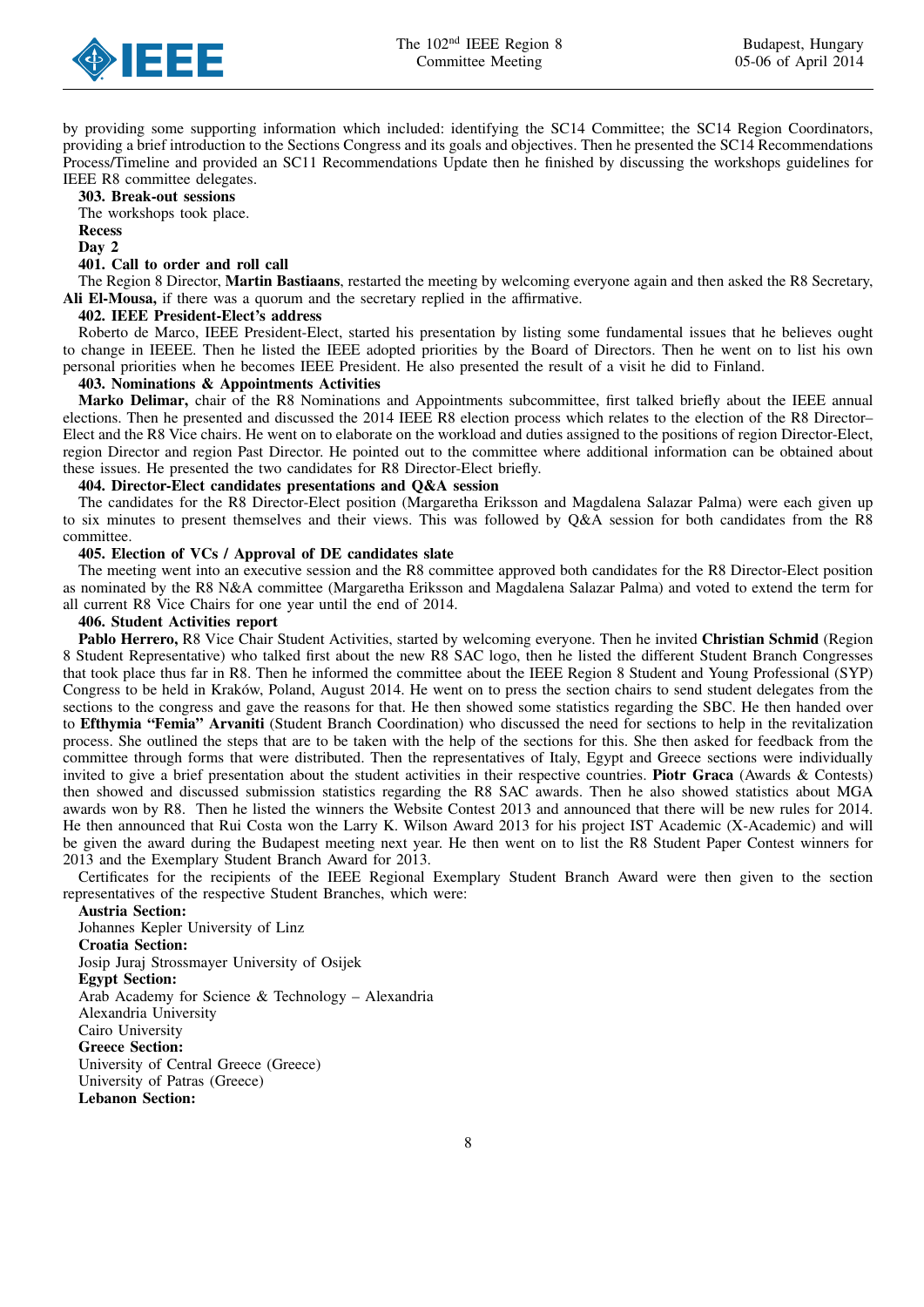

American University of Beirut Malta Section: University of Malta Portugal Section: Instituto Superior Técnico Tunisia Section: National Engineering School of Sfax Turkey Section: Istanbul Technical University (Turkey) Bilkent University (Turkey) Dogus University (Turkey) United Kingdom and Republic of Ireland Section: University of Southampton United Arab Emirates Section: University of Sharjah

He then went on to remind everyone about the IEEE XTREME 7.0 competition and the registration deadline. He also introduced the new R8 competition IEEE Mobile Application Development Contest (IEEE MadC 2013) and announced the submission deadline. He then presented info about the new Awards and Competitions (A&C) Handbook. He then listed the different awards available and asked for nominations. He also discussed the competitions that students can take part in. He then showed that now there is a tool from the IEEE that makes it easy to submit for the awards. David Dias (Electronic Communications), discussed issues related to Electronic Communications for Students and he listed the activities and tools that can be used to enhance communications with students. Finally, Pablo thanked all who helped with the SAC work.

#### R8 Awards and Appreciations (added item)

Martin Bastiaans, R8 Director, announced the presentation of certificates of appreciation for the following:

Spain Section: for exemplary service in hosting the 100<sup>th</sup> IEEE Region 8 Committee meeting, Madrid, 20-21 April 2013.

Croatia Section: for exemplary service and dedication as a host of EUROCON 2013, Zagreb, 1-4 July 2013.

Russia North West Section: for exemplary service in hosting the IEEE Region 8 Operating Committee meeting, St. Petersburg, 12-14 July 2013.

Eesa Bastaki UAE Section: for notable services and contributions towards the advancement of IEEE and the engineering profession.

Finally, Samir Shaheen, Egypt Section, received the 2013 Region 8 Volunteer Award in recognition of his outstanding services to the Egypt Section.

#### 407. IEEE PES initiatives in Africa and R8

Igor Kuzle, representative of PES in R8, first introduced the PES Community Solutions Initiative which aims to reduce global poverty in which energy poverty is a major factor. He introduced three major projects in which IEEE PES is involved in Africa to reduce energy poverty. He went on to describe the different aspects of each project, the participants and the NGOs who are involved. He then went on to describe the goals of PES in R8 and listed the resources available for achieving this goal. Then he listed different resources that can be used to help in contacting PES. Also, he showed how to reactivate dormant chapters.

## 501. Recommendations resulting from the SC workshops

Thanos Kakarountas on behalf of the R8 sections congress coordinators presented the results of the previous day workshops dealing with coming up with the sections congress recommendations from R8. He listed some statistics regarding the process. Then he put forward the four most voted on recommendations which fall under the following headings:

#### Collaboration Platform

Regional Distinguished Lecturer program

Membership reward (incl. corporate membership)

Bundle program for IEEE Xplore

He then went on to show the details of each of the above recommendations.

#### 502. VAT compliance in R8

Nihal Sinnadurai, UK&RI Section chair, presented the results of work done with the help of staff from IEEE HQ and R8 Director to clarify the status of VAT and its effects on volunteer work in R8. He reported the good news that "Neither of the VAT compliance processes have any impact on IEEE Section and Chapter activity in Europe. Sections and Chapters are NOT required to charge VAT on event fees and file quarterly VAT returns". He went on to explain the reasoning behind the conclusion. Then he gave a short tutorial on VAT and showed where work done under the IEEE umbrella would fit.

#### 503. Activities in Europe Ad Hoc Committee

Marko Delimar, Chair of the committee, first presented a list of the composition of the committee. He went on to present the purpose behind the formation of the committee which is to "develop and sustain the capacity of IEEE's 60,000 members in Europe to shape public policy in technical areas of interest". He then discussed why this work is important and listed some points about that. He then talked about a members in Europe survey result which indicated that they are interested in shaping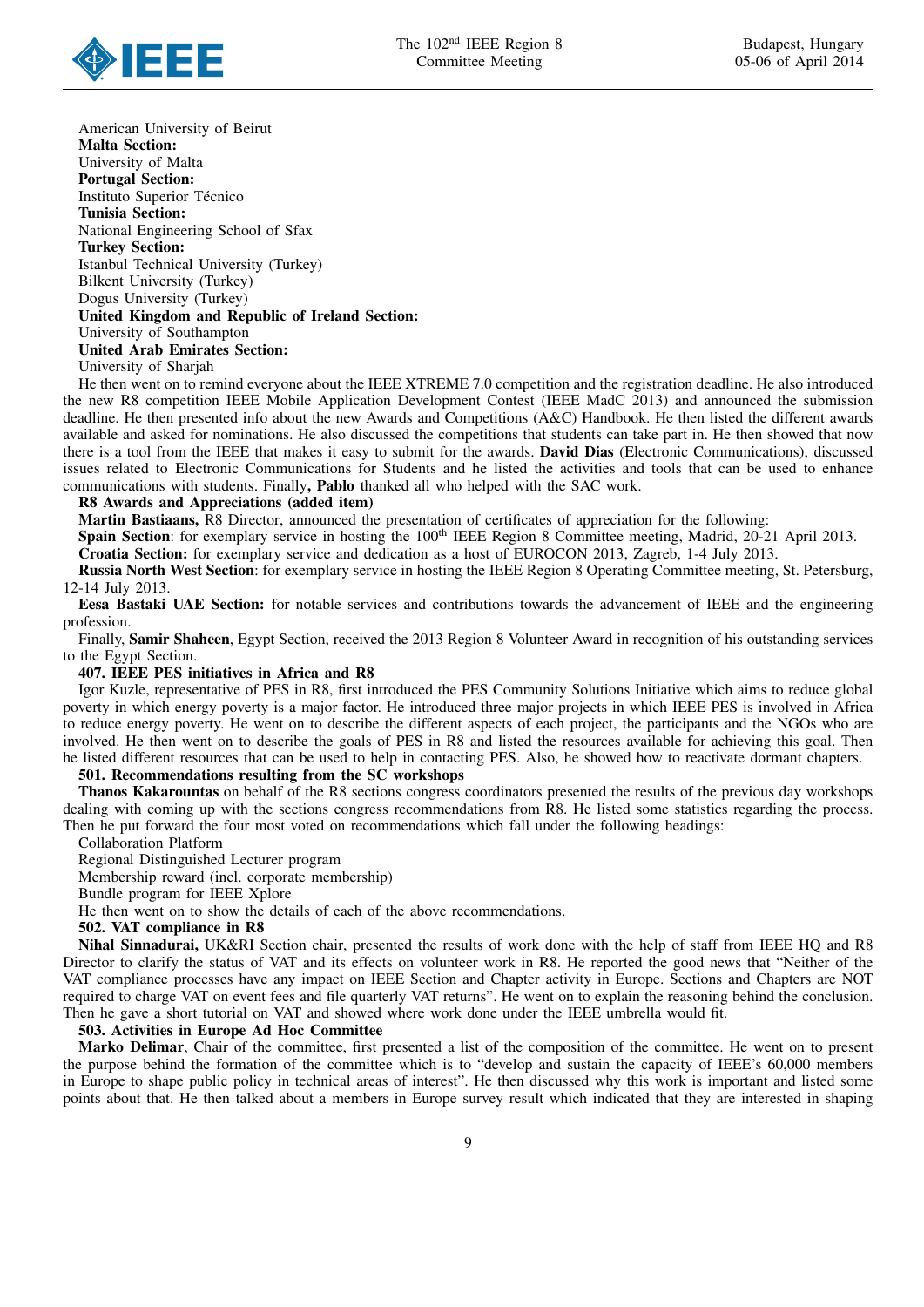

the technical policy in Europe. He then listed the key activities being done lately and discussed each in turn. Then he listed the benefits of this work.

## 504. Activities in Africa Ad Hoc Committee

Tara Wisniewski, representative of the committee, started by emphasizing that the current work is mainly fact finding regarding the realities of the engineering environment in Africa. She then related a brief historical background about the IEEE focus on Africa. She went on to relate some Key Background issues about Africa. She then related general facts about the IEEE presence in Africa. The conclusion was that IEEE presence is modest. She then listed the current members of the committee and also defined its goals. She then explored the nature of the IEEE presidential visit to some African countries and recognized the overlap between its work and the committee's work. She identified the goals as to learn about context, opportunities and challenges. She then listed some key observations regarding the work in Africa. She then listed the major three IEEE immediate response activities to the work of the committee and the presidential visit. She then listed the current methodology and activities offered by the IEEE to improve access to technical information in Africa. She then listed the activities related to convening on education. She went on to list the partnerships that IEEE is engaged in for work in Africa. She ended by listing activities planned for the near future including a second presidential visit in November 2013.

## 505. Section development and vitality / Section reporting

Costas Stasopoulos, IEEE R8 Director-Elect and IEEE R8 Section Development and Vitality Coordinator, discussed in his presentation the vitality coordinator role and listed the duties assigned. He then listed the view that describes an IEEE member satisfaction. He then reviewed quickly some R8 membership statistics. He then listed the MGA rules for officer terms and the MGA rules for elections. He then reviewed the section rebate situation for 2013 and identified problems as 18 Sections out of 56 did not receive any rebate for 2012 (32%) and 12 Sections out of 38 that received rebate did not get the 10% bonus for 2012 (31%), and he then listed the problems that led to this. He then listed the actions taken on his part to try to remedy this situation. He then listed and explained the MGA rules for rebate and provided a section vitality checklist. Aleksandar Szabo, VC for Member Activities, then added some comments about how important it is for volunteers and officers in sections to do their jobs in a timely fashion and to appoint a vitality officer.

#### 506. Motions

Two motions were put forward; for detailed information about the motions, see the appendix.

After discussion, the motion

• Resolve that an IEEE Region 8 Student Branch Chapter-of-the-Year Award is set up.

was adopted.

After discussion, the motion

- Resolved that Region 8 committee urges IEEE operations to freeze staff recruitment and allow staff numbers to decrease by natural wastage or involuntary departure. Steady progress and effective management will enable the operations to be unaffected and to operate more efficiently.
- Further, significant numbers of staff from Piscataway must be redeployed geographically to support large groups of members outside the USA.

failed.

## 507. General discussion / New business

No new business was brought to the Committee.

## 508. Next meeting

The next Region 8 Committee meeting will be held in Budapest, Hungary, on 5-6 April 2014. Peter Kadar gave a small presentation on Budapest and invited everybody to attend the meeting.

Appendix

#### 509. Adjournment

The Region 8 Director entertained a motion to end the Region 8 Committee meeting. The motion was adopted. Adjourn

## 506. Motions

The following motions were put forward: TO: IEEE Region 8 Committee FROM: Elya B. Joffe, Chair: Chapter Coordination Subcommittee SUBJECT: Approval for the IEEE Region 8 Student Branch Chapter-of-the-Year Award

## EXECUTIVE SUMMARY:

This award is given to the most outstanding IEEE Student Branch Chapter in recognition of their activeness based on quality and quantity of their meetings, programs, projects and member services. This award is to be provided for activities in the previous calendar year.

## PROPOSED ACTION:

Resolve that an IEEE Region 8 Student Branch Chapter-of-the-Year Award is set up.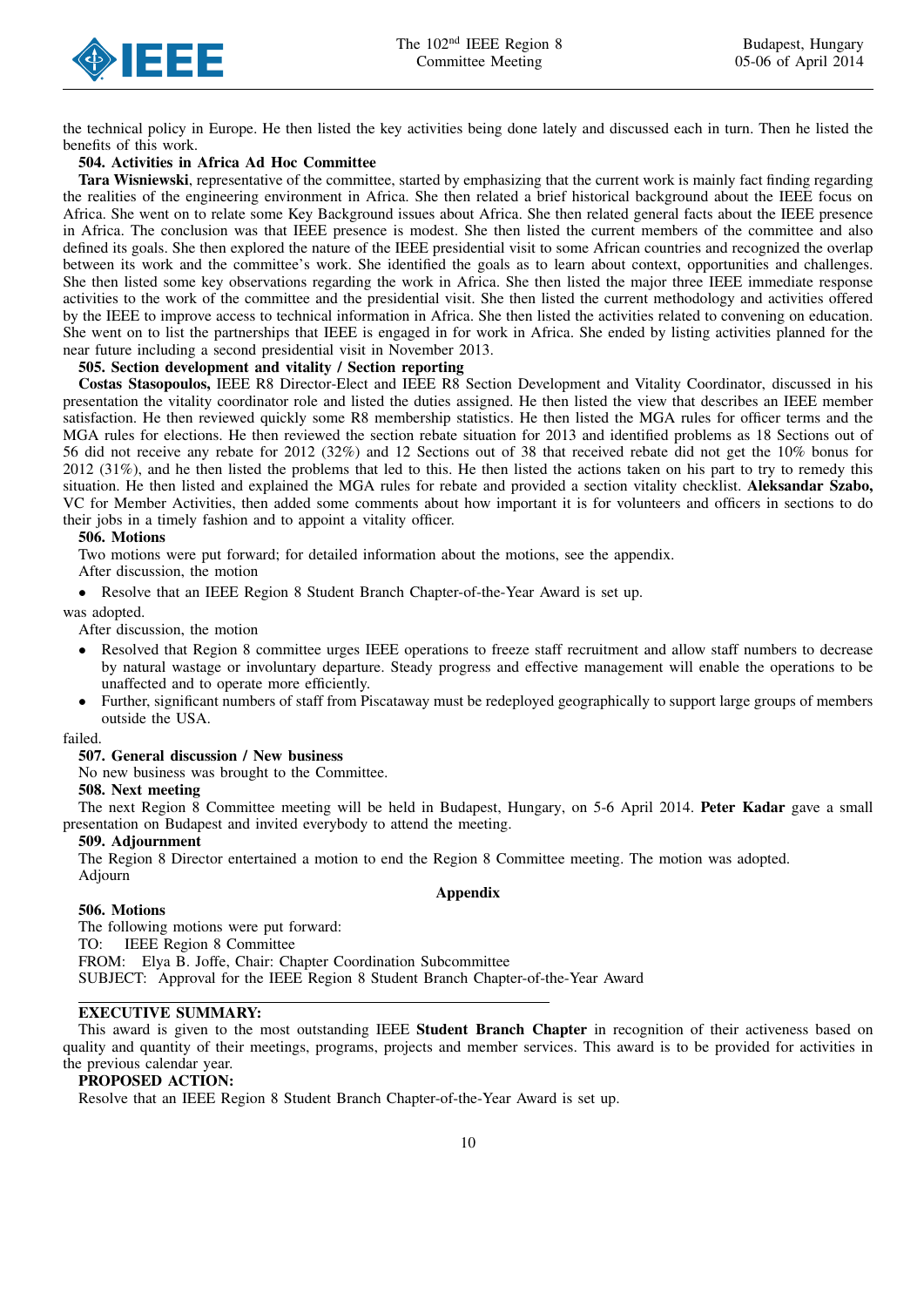



## FINANCIAL IMPLICATIONS:

Total financial cost not to exceed US\$325, where US\$300 will go towards a cash award and US\$25 are allocated for the certificate.

## PROS and CONS:

Pros:

Recognition of excellence and quality of Student Branch Chapter activities.

Support Student Branch Chapter Development activities.

Cons: None.

## IMPLEMENTATION:

Through the Chapter Coordination Subcommittee (Region 8) and Vice-Chair Technical Activities.

## BACKGROUND INFORMATION:

The Region 8 Student Branch Chapter of the Year Award shall be administered by the Region 8 Chapter Coordination Subcommittee.

The Jury shall consist of the following:

- Region 8 Vice Chair for Technical Activities
- Region 8 Vice Chair for Student Activities
- Region 8 Chapter Coordination Subcommittee Chair
- Region 8 Student Branch Chapters Coordinator
- A representative from the Region 8 Awards and Recognition Sub-Committee

Region 8 Student Branch Chapter of the Year Award shall be based on the previous year's performance.

The Region 8 Student Branch Chapter of the Year Award jury shall evaluate student chapters based on diverse activities and achievements such as:

- 1) Number of meetings in a year
- 2) How many new members (absolute number and percentage gain)<br>3) Cooperation between Society Chapter and other student chapters
- 3) Cooperation between Society Chapter and other student chapters in their section
- 4) Participating in the Society Conference
- 5) Holding workshops, joint meetings, technical trips regarding their fields etc.
- 6) Technical Projects
- 7) Social Activities, Membership Requirement Strategies and Events to increase motivation

8) Frequency and success to use chapter benefits (DLP, funds, awards etc...) and other chapter activities and achievements Draft schedule for the first award:

- Early November (of previous year): Preliminary solicitation of award nominations including chapter activity information for previous year from all chapters.
- Early January: Official initiation of solicitation of award nominations including chapter activity information for previous year from all chapters.
- March 1: Deadline for Submission of award nominations including chapter activity information
- March 7: Recommendation made by the Chapter Coordination Subcommittee and endorsed by the VP for Technical Activities
- March 15: Decision submitted to the R8 Director and Secretary

Note: Chapter officers shall NOT be notified of their selection

• Production of the Award certificate for presentation date. Certificate letterhead may be obtained from IEEE headquarters that includes the IEEE and Region 8 logos. Signatures on the certificate shall be of: VP for Technical Activities, Chapter Coordination Subcommittee Chair, Student Branch Chapter Coordinator (in the ChCSC)

Note: The Region 8 Awards and Recognition Committee shall assist in production of the certificate, unless the certificate is produced independently

- Presentation of the award shall be as follows:
- In even years, the Student Branch Chapter-of-the-year Award shall be presented at the Region 8 SBC
- In odd years, the Student Branch Chapter-of-the-year Award shall be presented at the April Region 8 Committee meeting, in a manner similar to the R8 Chapter of the Year Award

## Selection/Basis for Judging:

The awards program shall be coordinated by The Region 8 Student Branch Chapter of the Year Award Administrator under the oversight and responsibility of the Region 8 VP of Technical Activities.

The motion was adopted.

TO: IEEE Region 8 Committee – 05-06 October 2013

FROM: Nihal Sinnadurai, IEEE UK&RI Section